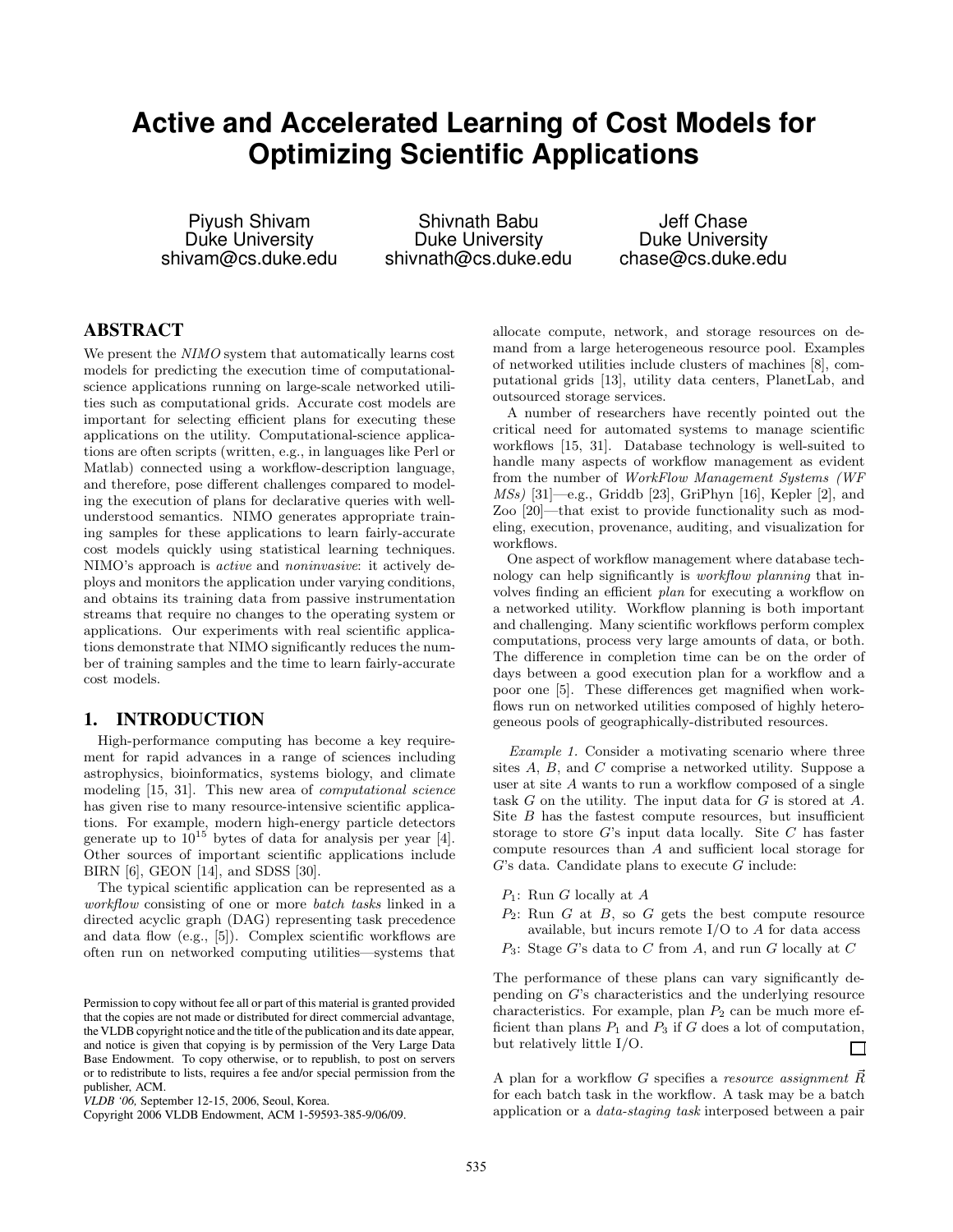of application tasks.  $\vec{R}$  comprises the hardware resources compute, network, and disk storage—that are assigned simultaneously to run  $G$ .  $G$ 's performance can vary significantly across different resource assignments. To construct an effective resource assignment for G, the WFMS must predict the interaction of G's application-level characteristics (e.g., compute-to-communication ratio) with resource attributes (e.g., processor speed, cache size, and I/O system behaviors). Specifically, the system needs a cost model that can predict G's total execution time on  $\vec{R}$ , which is the most common performance metric for scientific workflows. Accurate cost models are important for selecting efficient resource assignments.

Workflow planning is similar to query optimization in database systems, but it poses an entirely new set of challenges. A task in a workflow  $G$  is typically a script in a programming language like Perl or Matlab. Hence, a WFMS usually has no prior knowledge about G's resource usage characteristics, or its performance sensitivity to the diverse hardware platforms comprising the underlying networked utility. Studies indicate that it is almost impractical to ask scientists to use a declarative language like SQL, or a single programming language, or even to add instrumentation code to tasks to help with modeling and workflow planning [15, 31]. Consequently, G is a black-box to the WFMS, making it challenging to generate an accurate cost model for G.

In previous work [32] we showed that accurate cost models can be learned using statistical techniques if the right training data is given. We transformed the problem of generating a cost model for a task G to that of learning a regression model that fits a set of  $m$  sample data points collected by running G on different resource assignments. Each sample  $s_i$   $(1 \leq i \leq m)$  is a point in a high-dimensional space.  $s_i$ represents a complete run of G on a resource-assignment  $\overline{R}$ , and has the general form  $\langle \rho_1, \rho_2, \ldots, \rho_k, T \rangle$ , where each  $\rho_j$  is a hardware attribute of  $\vec{R}$  (e.g., processor speed or disk seek time), and T is the total execution time of G on  $\vec{R}$ . Given the set of m samples  $s_1, \ldots, s_m$ , an appropriate regression model can be fitted to the training data to predict the execution time T from the values of attributes  $\rho_1, \rho_2, \ldots, \rho_k$ .

However, the challenge of acquiring the right training data remains unresolved. Three challenges arise in this setting:

- Cost of sample acquisition: Acquiring each sample may have high overhead. For example, a sample  $\langle \rho_1, \ldots, \rho_n \rangle$  $\rho_k$ , T 'costs' time T to acquire, which may be on the order of hours or days for long-running scientific tasks.
- Curse of dimensionality: As the dimensionality of the data increases, the number of samples needed to attain a given level of accuracy can increase exponentially.
- Operating range of samples: The training sample set must represent the entire operating range of the system. A model learned from samples that cover only a limited range may not give accurate predictions across the entire system operating range.

Example 2. Acquiring samples corresponding to a mere 1% of a 5-dimensional space with 10 distinct values per dimension and average sample-acquisition time of 10 minutes, takes around 7 days. If the space becomes 8-dimensional, them the overall time becomes 19 years! However, if the system knows or learns, e.g., that the task is CPU-intensive for most resource assignments because it performs complex



Figure 1: Active and accelerated learning

computations per unit of input data, then the dimensionality and the learning time can be reduced significantly.  $\Box$ 

# **1.1 Contributions**

- We present the NIMO system that learns cost models automatically for predicting task execution time on heterogeneous resources. NIMO performs active sampling of resource assignments to accelerate convergence to an accurate cost model for a task G. Active sampling acquires data to expose the relevant range of  $G$ 's behavior by planning experiments. Each experiment runs G on a candidate resource assignment deployed in a workbench composed of heterogeneous resources. Active sampling with acceleration seeks to reduce the time before a reasonably-accurate cost model is available, as depicted in Figure 1. (The x-axis in Figure 1 shows the progress of time for collecting samples and learning models, and the y-axis shows the accuracy of the best model learned so far.)
- While NIMO actively deploys and monitors the task under varying conditions, NIMO is noninvasive in that it obtains its training data from passive instrumentation streams that require no changes to systems or applications. Specifically, NIMO can be applied to applications without changing application source or binary.
- We present experimental results that demonstrate how NIMO reduces the time to learn fairly-accurate cost models for real scientific applications.

# **2. NIMO**

NIMO (NonInvasive Modeling for Optimization) is a workflow planning system that generates effective resource assignments for scientific workflows running on large-scale networked utilities. Figure 2 shows NIMO's overall architecture consisting of: (i) a scheduler that enumerates, selects, and executes plans for workflows; (ii) a modeling engine that consists of an application profiler, a resource profiler, and a data profiler that learns cost models for plans; and (iii) a workbench where NIMO proactively runs plans to collect samples for learning cost models. We describe each component in turn.

#### **2.1 Scheduler**

NIMO's scheduler is responsible for generating and executing a plan for a given workflow G. The scheduler enumerates candidate plans for  $G$ , estimates the cost of each plan, and chooses the execution plan with the minimum total execution time. A plan  $P$  for workflow  $G$  is an execution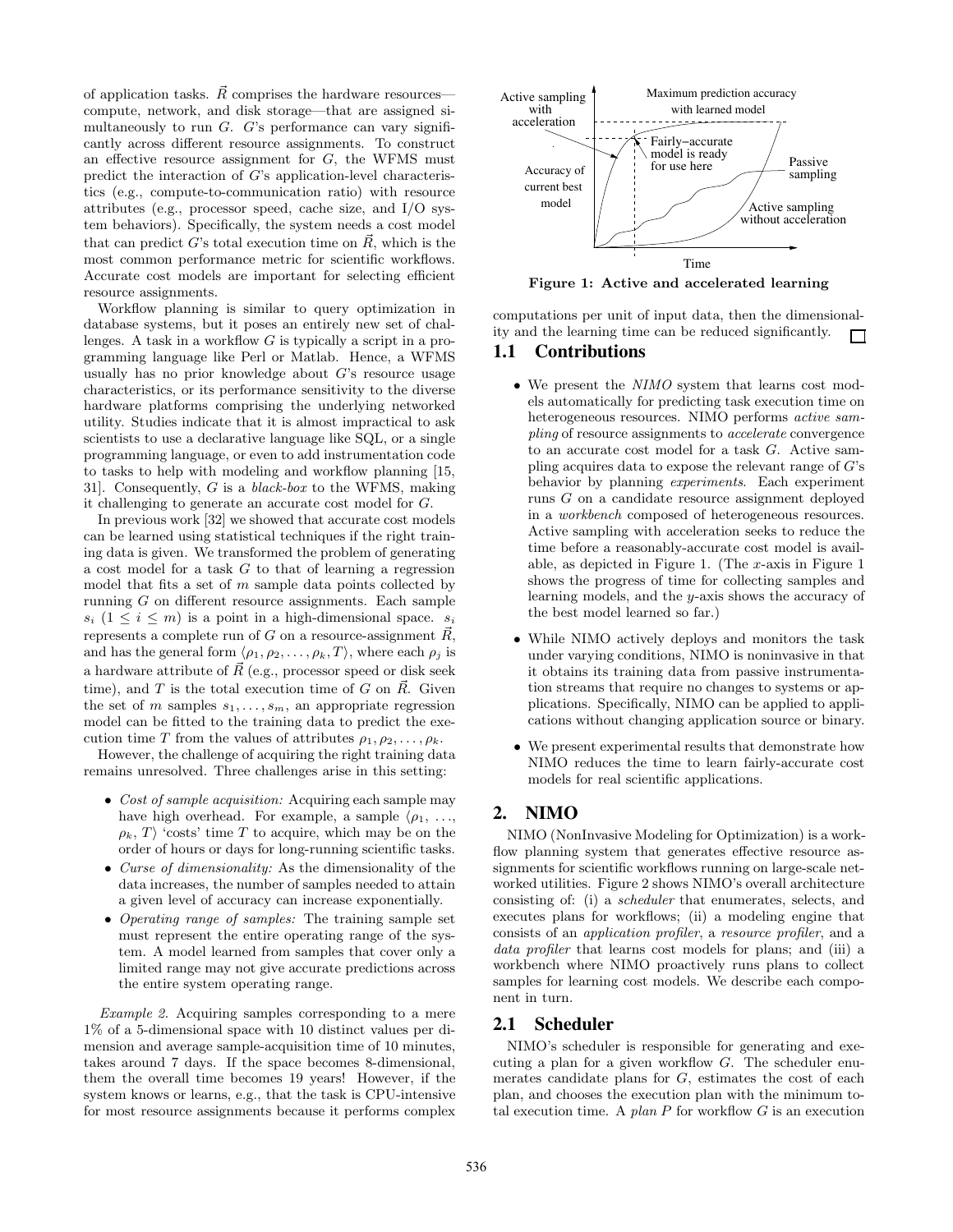

Figure 2: Architecture of NIMO

strategy that specifies a resource assignment for each task in  $G$ . In addition to the batch tasks in  $G$ ,  $P$  may also interpose additional tasks for staging data between each pair of batch tasks in  $G$ . For example, a staging task  $G_{ij}$  between tasks  $G_i$  and  $G_j$  in the workflow DAG, copies the parts of  $G_j$ 's input dataset produced by  $G_i$  from  $G_i$ 's storage resource to that of  $G_i$ . Example 1 illustrates such a *staging task*.

Let  $G_i$ ,  $1 \leq i \leq l$  be the tasks—including both batch and staging tasks—in a plan P. Let  $\vec{R}_i = \langle C_i, N_i, S_i \rangle$  be the resource assignment made by  $P$  to task  $G_i$ . That is, when the scheduler schedules  $G_i$  on the networked utility,  $G_i$  executes on the compute resource  $C_i$  and accesses its input and output datasets from the storage resource  $S_i$  over the network resource  $N_i$ . ( $N_i$  will be null if  $S_i$  is local to  $C_i$ .) In this paper, we focus on individual tasks  $G_i$  or graphs  $G$ consisting of a single task. Our approach extends naturally to workflows with known structure.

The scheduler uses a cost model  $M(G, I, \vec{R})$  to estimate the execution time of  $G$  with input dataset  $I$  on a resource assignment  $\vec{R}$ . Recall that the tasks in a plan P have a DAG relationship that restricts when each task can be scheduled. From this DAG and the estimated execution time of each task in  $P$ , the overall execution time of  $P$  can be estimated in a straightforward manner.

#### **2.2 Workbench**

NIMO's modeling engine automatically learns the cost model for  $G$  by deploying  $G$  on selected resource assignments, either to serve a real request, or proactively to use idle or dedicated resources (a 'workbench'; see Figure 2). Currently, NIMO uses a workbench that consists of a heterogeneous pool of compute, network, and storage resources to realize a variety of resource assignments. More details of the specific resources in NIMO's current workbench are given in Section 4.1. The details of instantiating a specific resource assignment in the workbench and conducting a run of G are described in Algorithm 2 in Section 3.1.

NIMO's modeling engine actively initiates new runs of G on selected resource assignments in the workbench to obtain sufficient training data for learning an accurate cost model for G in the shortest possible time. Instrumentation data is collected during a run, then aggregated to generate a sample data point as soon as the run completes (Algorithm 3 in Section 3.1). In keeping with NIMO's objective of being noninvasive, the collection of instrumentation data requires no changes to the tasks or the underlying system. Instead, NIMO relies only on high-level metrics collected by commonly-available monitoring tools: (i) processor and disk usage data is collected using the popular sar utility [29]; and (ii) network I/O measures are derived from the nfsdump/nfsscan tools [11].

## **2.3 Modeling Engine**

NIMO's modeling engine is responsible for generating a cost model automatically for G. NIMO models the execution of task G as an interleaving of compute phases, in which the compute resource  $C$  is doing useful work, and stall phases, in which the compute resource is stalled on I/O. For the execution of task  $G$  with input dataset  $I$  on the resource assignment  $\vec{R}$ , we define:

- G's compute occupancy to process I on  $\vec{R}$ , denoted  $o_a$ , is the average time spent computing per unit of data flow processed by  $G$ .
- G's stall occupancy to process I on  $\vec{R}$ , denoted  $o_s$ , is the average time for which the compute resource is idle per unit of data flow. Stall occupancy  $o_s = o_n + o_d$ , where  $o_n$  and  $o_d$  capture the portions of occupancy caused by delays in the network and storage (disk) resources respectively.

G's total execution time to process I on  $\vec{R}$  is:

$$
Execution Time = D \times (o_a + o_s) = D \times (o_a + o_n + o_d)
$$
 (1)

Here,  $D$  is the total *data flow* processed by  $G$ , i.e., the total number of units of data read and written between the compute and storage resources allocated to G. The goal of the cost model  $M(G, I, \vec{R})$  is to predict the occupancies  $o_a, o_n$ ,  $o_d$  and the total data flow  $D$  for  $G$  processing dataset  $I$  on a resource assignment  $\vec{R}$ , so that the execution time can be estimated from Equation 1. Intuitively, task G's execution time to process I on  $\vec{R}$  depends on:

- $\vec{R}$ 's hardware characteristics, that NIMO captures by  $\vec{R}$ 's resource profile.
- $\bullet$  I's data characteristics, that NIMO captures by I's data profile.
- G's application-level characteristics, that NIMO captures by G's application profile.

The cost model  $M(G, I, \vec{R})$  uses these three profiles as inputs to estimate G's execution time to process I on  $\vec{R}$ . We describe each of the profiles in turn.

**Resource Profile:** A resource profile  $\vec{\rho}$  is a vector  $\langle \rho_1, \rho_2, \rho_3 \rangle$  $\ldots, \rho_k$  where each  $\rho_i$  measures the value of some performance attribute of  $\vec{R}$ . For example, for a compute resource, the attributes may include processor speed, memory size, memory latency, and memory bandwidth. In the single task cases considered in this paper, the resource profile of a resource assignment  $\vec{R} = \langle C, N, S \rangle$  represents the compute, network, and storage resources assigned to run the task.

**Data Profile:** The data profile  $\vec{\lambda}$  of a task's input dataset I captures I's data characteristics such as total size and data distribution.

Application Profile: G's application profile consists of four predictor functions  $\langle f_a(\vec{\rho}, \vec{\lambda}), f_n(\vec{\rho}, \vec{\lambda}), f_d(\vec{\rho}, \vec{\lambda}), f_D(\vec{\rho}, \vec{\lambda}) \rangle$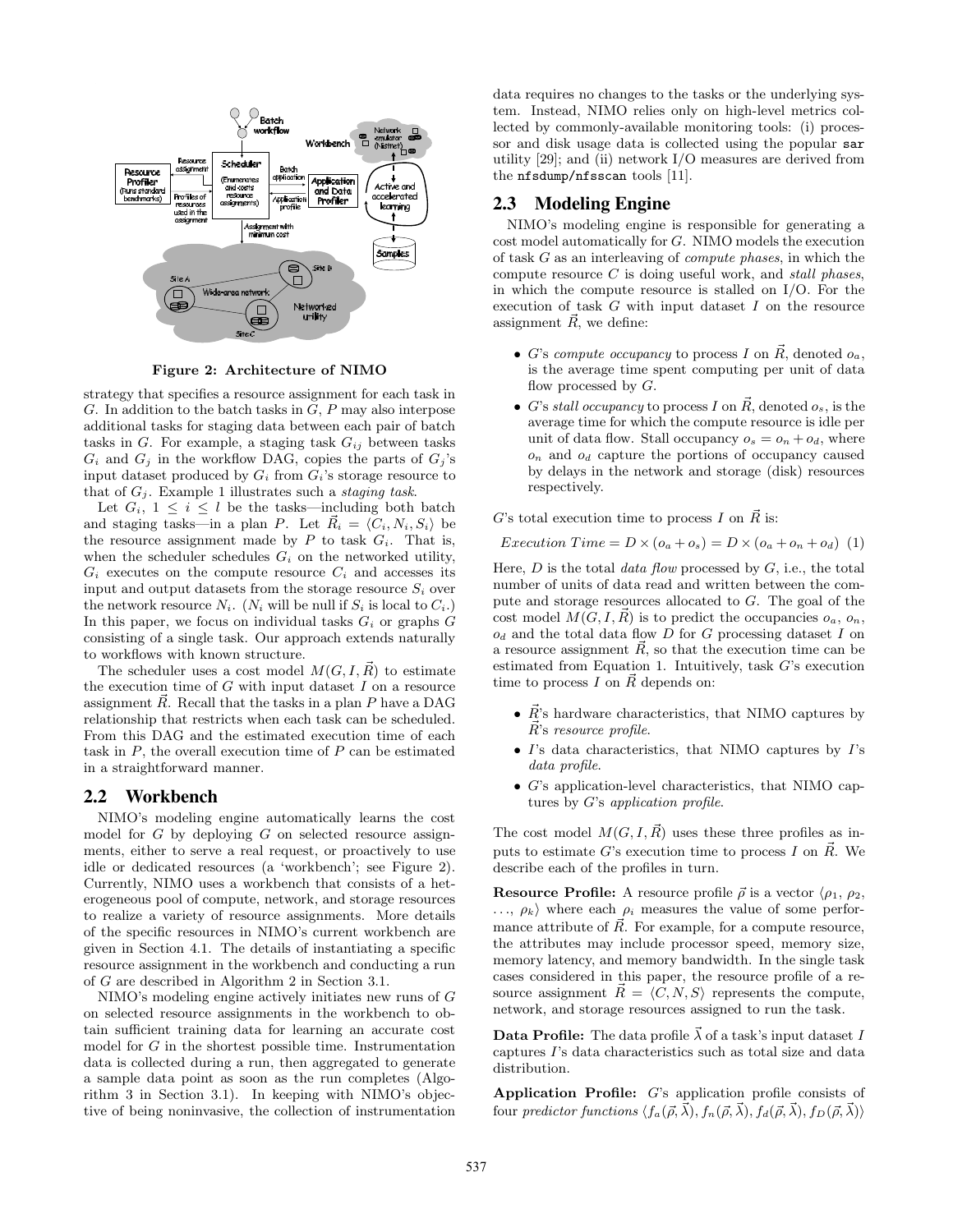that predict G's occupancies  $\langle o_a, o_n, o_d \rangle$  and total data flow D on a resource assignment  $\vec{R}$  and input dataset I, as a function of  $\vec{R}$ 's resource profile  $\vec{\rho}$  and I's data profile  $\vec{\lambda}$ .

**Cost Model**  $M(G, I, \vec{R})$ : Given task G's application profile  $\langle f_a, f_n, f_d, f_D \rangle$ , the resource profile  $\vec{\rho}$  of a candidate resource assignment  $\vec{R}$ , and input dataset I's data profile  $\vec{\lambda}$ , G's execution time to process I on  $\vec{R}$  is:

Execution Time =  $f_D(\vec{\rho}, \vec{\lambda}) \times (f_a(\vec{\rho}, \vec{\lambda}) + f_n(\vec{\rho}, \vec{\lambda}) + f_d(\vec{\rho}, \vec{\lambda}))$ (2)

# **2.4 Problem Setting and Assumptions**

In this paper we focus on how NIMO automatically generates the cost model  $M(G, I, \overrightarrow{R})$  for a task. Our current prototype of NIMO makes some limiting assumptions that we plan to relax in future work:

- NIMO associates a specific dataset I along with a cost model for a task G. That is, a separate cost model is built for each task-dataset combination. The advantage is that the variable parameters in the predictor functions in G's application profile now consist of the resource-profile attributes only, and not the dataprofile attributes. That is, the predictor functions have the simpler form  $f(\vec{\rho})$  instead of  $f(\vec{\rho}, \vec{\lambda})$ . While the problem of automatically learning G's predictor functions is simplified, it largely remains the same and nontrivial, as seen in Section 3. The disadvantage is that NIMO has to learn a new cost model for each new input dataset for G. However, many scientific applications are often run repeatedly on the same input dataset, and these runs tend to have similar resourceusage behavior [25].
- Workflow planning using cost models in NIMO requires that any resource that is shared simultaneously among applications (e.g., a central storage server) is virtualized, so that we can control what fraction of the resource is used by each task. (This assumption is made implicitly in the cost models in most database systems.) While current sharing mechanisms do not provide full performance isolation, or provide it for only a subset of resources, resource virtualization is an active research area and the deployable software continues to improve (e.g., [10, 22]). Developing cost models that account for the complex interactions generated by shared access to resources remains an area for future work.
- NIMO requires that the resources assigned to a task remain constant throughout the execution of the task. This assumption is made implicitly in the cost models in most database systems that we are aware of, and it gives an interesting direction for future work.

#### **2.5 Learning Profiles Proactively**

We describe how NIMO automatically learns data profiles for input datasets and resource profiles for hardware resources. The more challenging problem of learning application profiles automatically is discussed in Section 3.

The data profile for an input dataset  $I$  in NIMO is currently limited to I's total size in bytes. We obtain resource profiles by running standard benchmark suites that are designed to expose the differences that are most significant for the performance of real applications. We use whetstone [9] to calibrate processor speeds, lmbench [24] to calibrate memory latency and bandwidth, and netperf [28] to calibrate the network latency and bandwidth between compute and storage resources. We found in previous work that these benchmarks are sufficient for making accurate predictions in our environment [32]. Our approach is independent of the specific benchmarks as long as they capture the underlying resource characteristics. Other researchers have: (1) confirmed that simple benchmarks can be used in profiling high-performance computing platforms [7]; (2) studied benchmark selection for comprehensive coverage [34]; and (3) devised strategies for robust resource profiling in the presence of competition for shared resources [33].

#### **3. LEARNING APPLICATION PROFILES**

NIMO's modeling engine uses active and accelerated learning to generate the predictor functions comprising  $G$ 's application profile. Recall from Section 2.4 that the modeling engine builds a separate cost model for each taskdataset combination, so we consider the cost model for G that processes an input dataset I, denoted  $G(I)$ . To learn  $G(I)$ 's cost model, we have to learn  $G(I)$ 's predictor functions  $\langle f_a(\vec{\rho}), f_n(\vec{\rho}), f_d(\vec{\rho}), f_D(\vec{\rho})\rangle$ , where  $\vec{\rho}$  represents the resource profile of the resources  $\vec{R} = \langle C, N, S \rangle$  assigned to run  $G(I)$ . Specifically,  $f_a(\vec{\rho})$  predicts the compute occupancy  $o_a$ of  $G(I)$  on  $\vec{R}$  as a function of a subset of the resource-profile attributes  $\langle \rho_1, \rho_2, \ldots, \rho_k \rangle$  of  $\vec{R}$ ; similarly,  $f_n(\vec{\rho})$  predicts the network-stall occupancy  $o_n$ ,  $f_d(\vec{\rho})$  predicts the disk-stall occupancy  $o_d$ , and  $f_D(\vec{\rho})$  predicts the total data flow D.

If NIMO is given a reasonably large and representative set of samples of the form  $\langle \rho_1, \rho_2, \ldots, \rho_k, o_a, o_n, o_d, D \rangle$ , then the problem of learning accurate predictor functions  $\langle f_a(\vec{\rho}),$  $f_n(\vec{\rho}), f_d(\vec{\rho}), f_D(\vec{\rho})\rangle$  reduces to a statistical-learning problem of fitting accurate regression functions to predict each of  $o_a$ ,  $o_n$ ,  $o_d$ , and D using subsets of attributes in  $\rho_1, \rho_2, \ldots, \rho_k$ . The challenge, however, is that NIMO does not initially have a representative sample set for training. Instead, NIMO has to collect each sample by running  $G(I)$  to completion on a selected resource assignment in the workbench. The total overhead of collecting training samples can be extremely high because of the curse of dimensionality—resource profile  $\vec{\rho} = \langle \rho_1, \ldots, \rho_k \rangle$  may contain many attributes (i.e., k may be large)—and the high cost of data acquisition per sample collecting a sample  $\langle \rho_1, \ldots, \rho_k, o_a, o_n, o_d, D \rangle$  involves a complete run of G on  $\vec{R}$ , which could take up to hours or days for some scientific tasks.

Algorithm 1 illustrates the main steps that NIMO uses to learn  $G(I)$ 's application profile. (Details of these steps are discussed in Sections 3.1–3.6.) The algorithm consists of an initialization step and a loop. The loop continuously refines the accuracy of the predictor functions by learning from new samples acquired by running  $G(I)$  on new resource assignments instantiated in the workbench.

#### **3.1 Initialization**

The initialization step of Algorithm 1 (Step 1) runs the task  $G(I)$  on a designated reference resource assignment  $R_{ref} = \langle C_{ref}, N_{ref}, S_{ref} \rangle$ . Based on this run, NIMO measures the compute, network-stall, and disk-stall occupancies called the *reference* occupancies—and the total data flowcalled the *reference data flow*—of  $G(I)$  on  $\vec{R}_{ref}$ . The details of this step follow from: (i) Algorithm 2, which shows how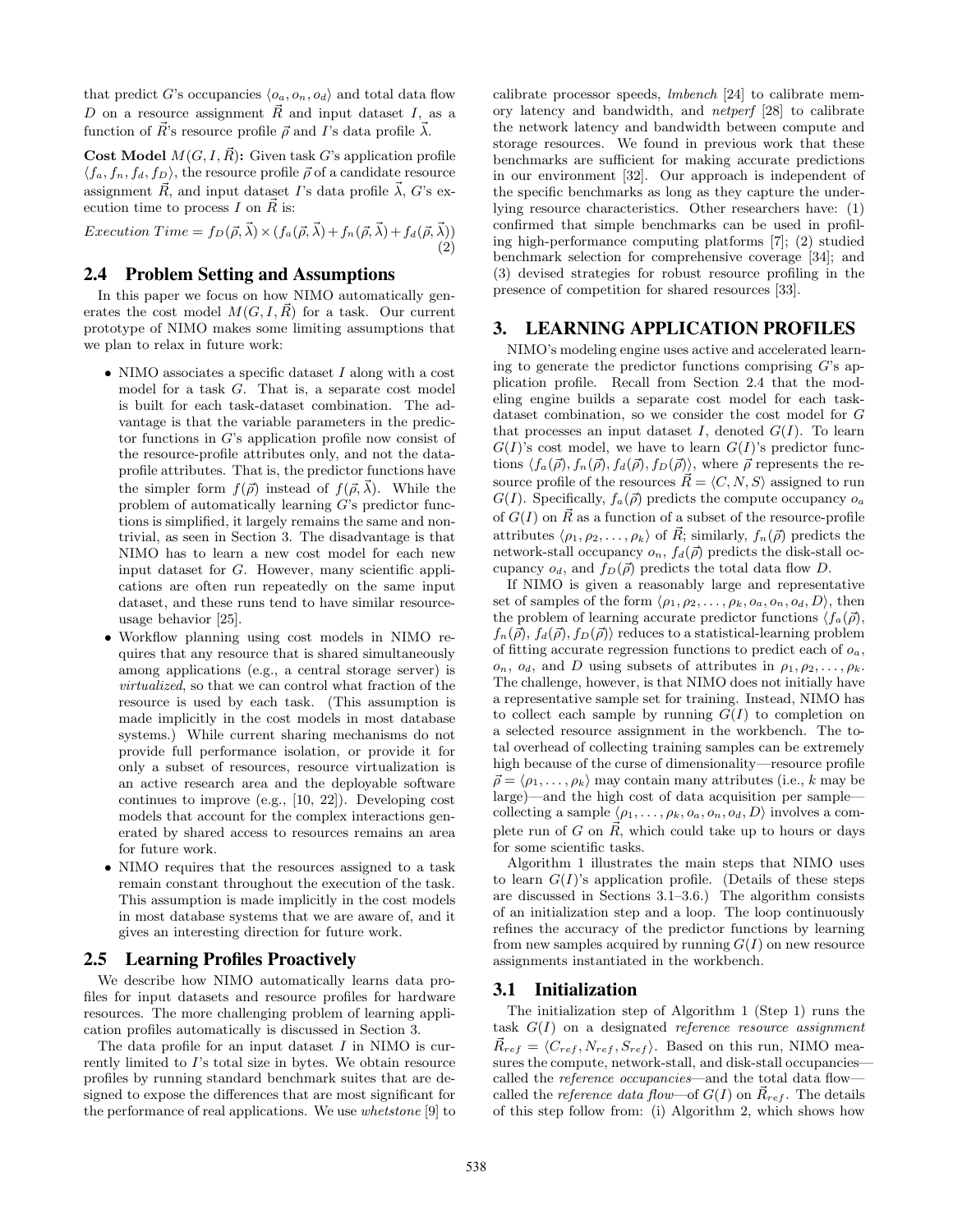Algorithm 1: Active and accelerated learning of predictor functions  $f_a(\rho_1,\ldots,\rho_k)$ ,  $f_n(\rho_1,\ldots,\rho_k)$ ,  $f_d(\rho_1,\ldots,\rho_k)$ , and  $f_D(\rho_1, \ldots, \rho_k)$  for task  $G(I)$ 

- 1) Initialize: (Section 3.1) Obtain reference occupancies  $o_{aref}, o_{nref}, o_{dref}$  and reference data flow  $D_{ref}$  for  $G(I)$  on a reference resource assignment  $\vec{R}_{ref}$ ; Set  $f_a(\vec{\rho}) = o_{aref}, f_n(\vec{\rho}) = o_{nref}, f_d(\vec{\rho}) = o_{dref},$  and  $f_D(\vec{\rho}) = D_{ref}$  (constant functions);
- 2) Design the next experiment: (Sections 3.2–3.4) 2.1 Select a predictor function for refinement, denoted  $f$  (Section 3.2);
	- 2.2 Should an attribute from  $\rho_1, \ldots, \rho_k$  be added to the set of attributes already used in  $f$ ? If yes, then pick the attribute to be added (Section 3.3);
	- 2.3 Select new assignment(s) to refine  $f$  using the set of attributes from Step 2.2 (Section 3.4);
- 3) Conduct the chosen experiment: (Section 3.5)
	- 3.1 Run  $G(I)$  in the workbench using the assignment(s) picked in Step 2.3;
	- 3.2 After each run, generate the corresponding sample  $\langle \rho_1, \ldots, \rho_k, o_a, o_n, o_d, D \rangle$ , where  $o_a, o_n, o_d$ are the observed occupancies and D is the observed total data flow;
	- 3.3 Learn  $f$  (and other predictor functions) from the new sample set;
- 4) Compute current prediction error: (Section 3.6) Compute current prediction error of each predictor. If the overall error in predicting execution time is below a threshold, and a minimum number of samples have been collected, then stop, else go to Step 2.

NIMO runs a task on a resource assignment instantiated in the workbench; and (ii) Algorithm 3, which shows how NIMO computes the occupancies and total data flow for a run. Specifically, the initialization step runs  $G(I)$  on  $\vec{R}_{ref}$ using Algorithm 2, then it measures  $G(I)$ 's occupancies and total data flow on  $\vec{R}_{ref}$  using Algorithm 3.

Once NIMO computes the reference occupancies in Step 1 of Algorithm 1, it initializes the predictor functions to constant functions that predict the compute, network-stall, and disk-stall occupancies and the total data flow of  $G(I)$ on any resource assignment  $\vec{R}$  as equal to the corresponding reference values; which is a reasonable thing to do based on the single run of  $G(I)$  so far. NIMO refines the predictor functions in Algorithm 1 as it collects more sample data points.

There are many ways in which NIMO can choose the reference assignment  $\vec{R}_{ref} = \langle C_{ref}, N_{ref}, S_{ref} \rangle$  from the different candidate assignments available in the workbench:

- Random assignment (Rand): Pick each of  $C_{ref}$ ,  $N_{ref}$ , and  $S_{ref}$  at random from among the corresponding resources in the workbench.
- High-capacity assignment (Max): Pick the compute resource with the fastest processor speed, the network resource with minimum latency, and the storage resource with maximum transfer rate.
- Low-capacity assignment (Min): Pick the compute resource with the slowest processor speed, the network

**Algorithm 2:** Running  $G(I)$  on  $\vec{R} = \langle C, N, S \rangle$ 

- 1) Instantiate a Network File System (NFS) server on the storage resource S in  $\vec{R}$ . Export a storage volume from  $S$  containing  $G$ 's input dataset  $I$ , and mount this volume on  $C$ . Set  $G(I)$  to access this volume;
- 2) Set routing tables in C and S so that all communication happens via a specific router  $r$  running NIST Net  $[32]$ .  $r$  is configured to emulate the network specifications (e.g., latency and bandwidth) of  $S$ ;
- 3) Start monitoring tools (Section 2.2) to measure the execution time  $T$  and  $C$ 's utilization  $U$  (required by Algorithm 3) for this run;
- 4) Start  $G(I)$  on C. When the task finishes, stop the monitoring tools, and compute  $T$  and  $U$ .

**Algorithm 3:** Computing task  $G(I)$ 's occupancies on  $R = \langle C, N, S \rangle$ 

- 1) Using Algorithm 2, run  $G(I)$  on  $\vec{R}$ , and measure C's average utilization  $U, G(I)$ 's execution time  $T$ , and the total data flow D (using network I/O traces);
- 2) Solve for  $o_a$  and  $o_s$  from  $U = \frac{o_a}{o_a + o_s}$ ,  $\frac{D}{T} = \frac{1}{o_a + o_s}$ ;
- 3) Use network I/O traces to derive the average time spent per  $I/O$  in the network resource  $N$  and in the storage resource  $S$ ;
- 4) Split  $o_s = o_n + o_d$  into  $o_n$  and  $o_d$  in proportion to the ratio of network and storage components of the average I/O time from Step 3, to obtain  $\langle o_a, o_n, o_d, D \rangle$ .

resource with maximum latency, and the storage resource with minimum transfer rate.

We evaluate these strategies experimentally in Section 4.2.

#### **3.2 Guiding the Sequence of Exploration for the Predictor Functions**

In each iteration of Algorithm 1, Step 2.1 picks a specific predictor function to refine by collecting more sample points for training. We consider both static and dynamic schemes to guide this sequence for exploring the predictor functions across iterations.

Static Schemes: A static scheme first decides a total ordering of the predictor functions  $f_a(\vec{\rho}), f_a(\vec{\rho}), f_d(\vec{\rho})$ , and  $f_D(\vec{\rho})$ , then defines a fixed traversal plan for picking the predictor function to refine in each iteration. NIMO currently supports two techniques each for ordering and for traversal. The two ordering techniques are:

- Domain-knowledge-based where a domain expert specifies a total order of the predictor functions to NIMO. For example, the expert may know that the scientific task  $G(I)$  is likely to be CPU-intensive for most resource assignments because  $G(I)$  performs complex computations per unit of data in I, so  $f_a(\vec{\rho})$  should come first in the total order and be refined first.
- Relevance-based where NIMO estimates the relevance of the predictor functions on  $G(I)$  using the classic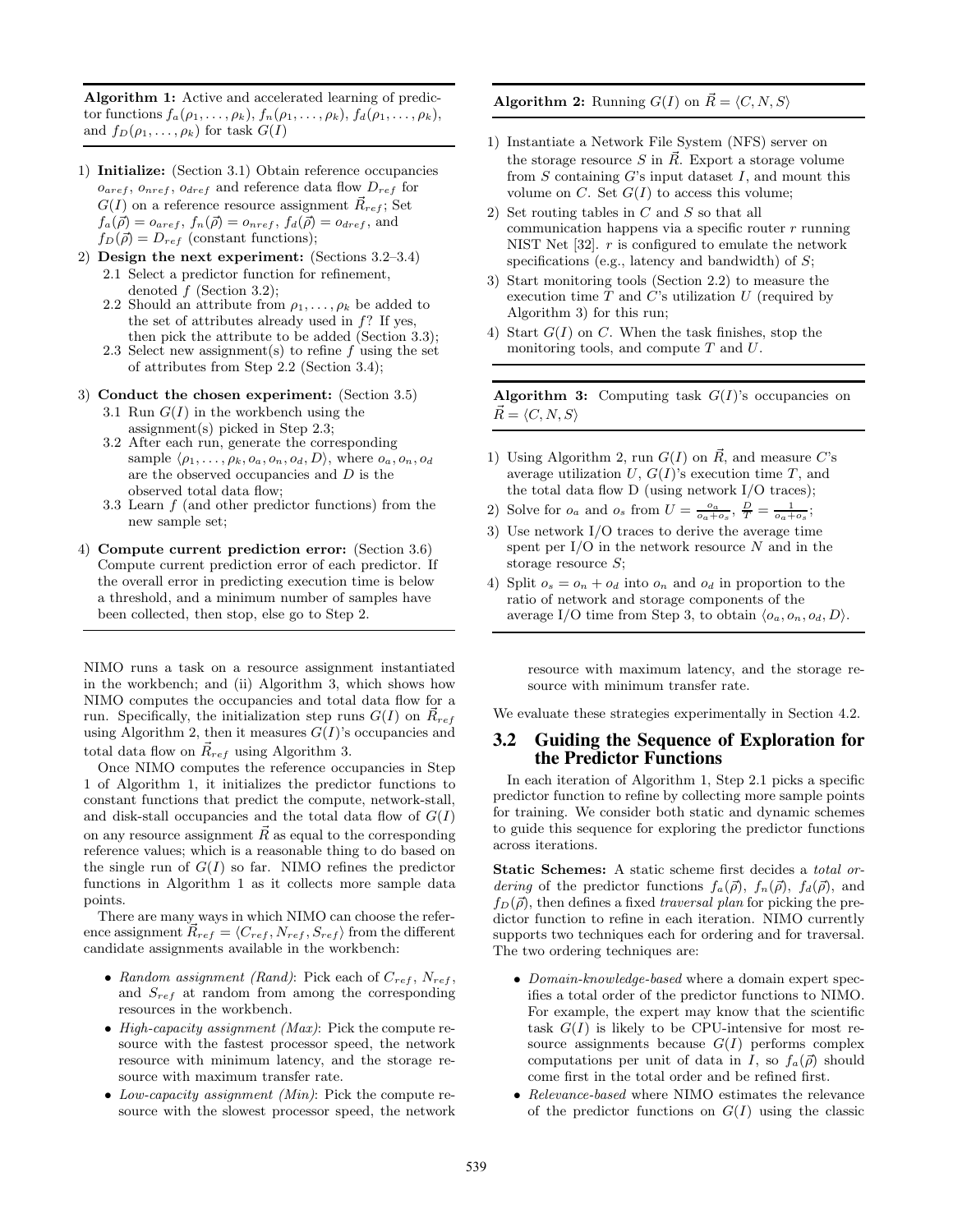Algorithm 4: Dynamic scheme for picking the predictor function to refine in an iteration of Algorithm 1

- 1) Let  $s_1, \ldots, s_m$  be the m training samples of the form  $\langle \rho_1, \rho_2, \ldots, \rho_k, o_a, o_n, o_d, D \rangle$  collected so far;
- 2) Supplement each of the  $m$  samples with the predicted compute occupancy  $o_{ap}$  from the current  $f_a(\rho_1,\ldots,\rho_k)$ ; similarly, the predicted network-stall occupancy  $o_{np}$  from the current  $f_n(\rho_1, \ldots, \rho_k)$ , the predicted disk-stall occupancy  $o_{dp}$  from the current  $f_d(\rho_1,\ldots,\rho_k)$ , and the predicted data flow  $D_p$  from the current  $f_D(\rho_1, \ldots, \rho_k);$
- 3) Use the m actual and predicted value-pairs  $\langle o_a, o_{ap} \rangle$  to compute the current prediction error  $E_a$  of  $f_a(\rho_1,\ldots,\rho_k)$  (see Section 3.6); similarly, compute  $E_n$ ,  $E_d$ , and  $E_D$  from the respective  $\langle o_n, o_{np} \rangle$ ,  $\langle o_d, o_{dp} \rangle$ , and  $\langle D, D_p \rangle$  pairs;
- 4) Pick for refinement the predictor function with maximum current prediction error.

Plackett-Burman design with foldover (PBDF) statistical technique [34]. NIMO orders the predictor functions in decreasing order of effect. To order the four predictor functions using PBDF, NIMO performs eight runs of  $G(I)$  on predefined resource assignments. Appendix A describes the PBDF technique.

The two techniques to traverse a given total order are:

- Round-robin where NIMO chooses the predictor functions to refine across iterations in a round-robin fashion from the given total order.
- Improvement-based where NIMO traverses the total order from beginning to end, and keeps refining the current predictor function until the reduction in the prediction error obtained in the last iteration drops below a predefined threshold. (The computation of the current prediction error of a predictor function is described in Section 3.6.) When the reduction in error drops below the threshold, NIMO moves on to the next predictor function in the total order. When it exhausts all predictor functions, it resumes at the beginning of the total order.

Dynamic Schemes: Dynamic schemes do not use a static ordering of the predictor functions. Instead, the function to refine in each iteration is based on the training samples collected so far. NIMO currently considers one dynamic scheme that, in each iteration, chooses to refine the predictor function with the maximum current prediction error, as illustrated in Algorithm 4.

We evaluate the different schemes in Section 4.3.

#### **3.3 Adding New Attributes to Predictor Functions**

Step 2.2 of Algorithm 1 decides when to add a new resourceprofile attribute to a predictor function  $f(\vec{\rho})$ , and if so, which of the k attributes from  $\rho_1, \ldots, \rho_k$  to add for maximum potential reduction in  $f(\vec{\rho})$ 's prediction error. (Recall from Step 1 of Algorithm 1 that  $f(\vec{\rho})$  is initially set to a constant function having no variable parameters.) As in Section 3.2,

NIMO's twofold strategy is to first define a total order over the  $\rho_1, \ldots, \rho_k$  attributes with respect to  $f(\vec{\rho})$ , and then to define a traversal plan based on this order to select attributes for inclusion in  $f(\vec{\rho})$ .

Following a approach similar to the one in Section 3.2, a total ordering of the resource-profile attributes  $\rho_1, \ldots, \rho_k$ for predictor function  $f(\vec{\rho})$  can be:

- Domain-knowledge-based where a domain expert specifies a total ordering of  $\rho_1, \ldots, \rho_k$  for  $f(\vec{\rho})$ . For example, the expert may know that the task has a purely sequential I/O pattern. Thus, the memory-size attribute may have minimal effect on the compute occupancy  $o_a$ , so this attribute can be placed towards the end of the total order for  $f_a(\vec{\rho})$ .
- Relevance-based where NIMO first estimates the effect of each resource-profile attribute on the occupancy predicted by  $f(\vec{\rho})$  using PBDF (Appendix A). Then, it orders the resource-profile attributes in decreasing order of effect.

Based on the total ordering of attributes  $\rho_1, \ldots, \rho_k$  for a predictor function  $f(\vec{\rho})$ , NIMO decides when to add the next attribute in the total order to the current set of attributes in  $f(\vec{\rho})$ . The *improvement-based* approach that NIMO uses here adds the next attribute in the order when the reduction achieved in prediction error during an iteration with the current  $f(\vec{\rho})$  (i.e., with the current set of attributes) falls below a predefined threshold. When NIMO exhausts all attributes, it resumes at the beginning of the total order. We evaluate these alternatives in Section 4.4.

#### **3.4 Selecting New Sample Assignments**

Step 2.3 of Algorithm 1 chooses new assignments to run task  $G(I)$  and collect new samples for learning. To create a new assignment  $\vec{R}$ , NIMO needs to select a value of each attribute  $\rho_i$  in  $\vec{R}$ 's resource profile, while accounting for:

- 1. Covering the full operating range of  $\rho_i$  to avoid learning functions that are accurate only for a narrow range of  $\rho_i$ 's values. For example, limited variation of processor speed may fail to expose latency-hiding behavior due to prefetching [32]. If the processor speed is sufficiently low, then the rate of I/O requests from the processor may be low enough that prefetching can hide the I/O latency completely.
- 2. Capturing the important interactions among attributes. In the above example, the point where latency-hiding behavior shows up as the processor speed is reduced depends on the network latency between the compute and storage resources. Therefore, the effect of changing processor speed on the occupancy  $o_a$  of the compute resource may depend on the value of network latency [32], representing an interaction between the processor speed and network latency attributes of the resource profile. This interaction may or may not have a significant effect on overall execution time depending on the task's I/O characteristics.

Figure 3 shows the range of techniques for selecting new samples that we are currently experimenting with in NIMO. The techniques are shown in terms of their general performance and tradeoff on the two metrics above, namely, covering the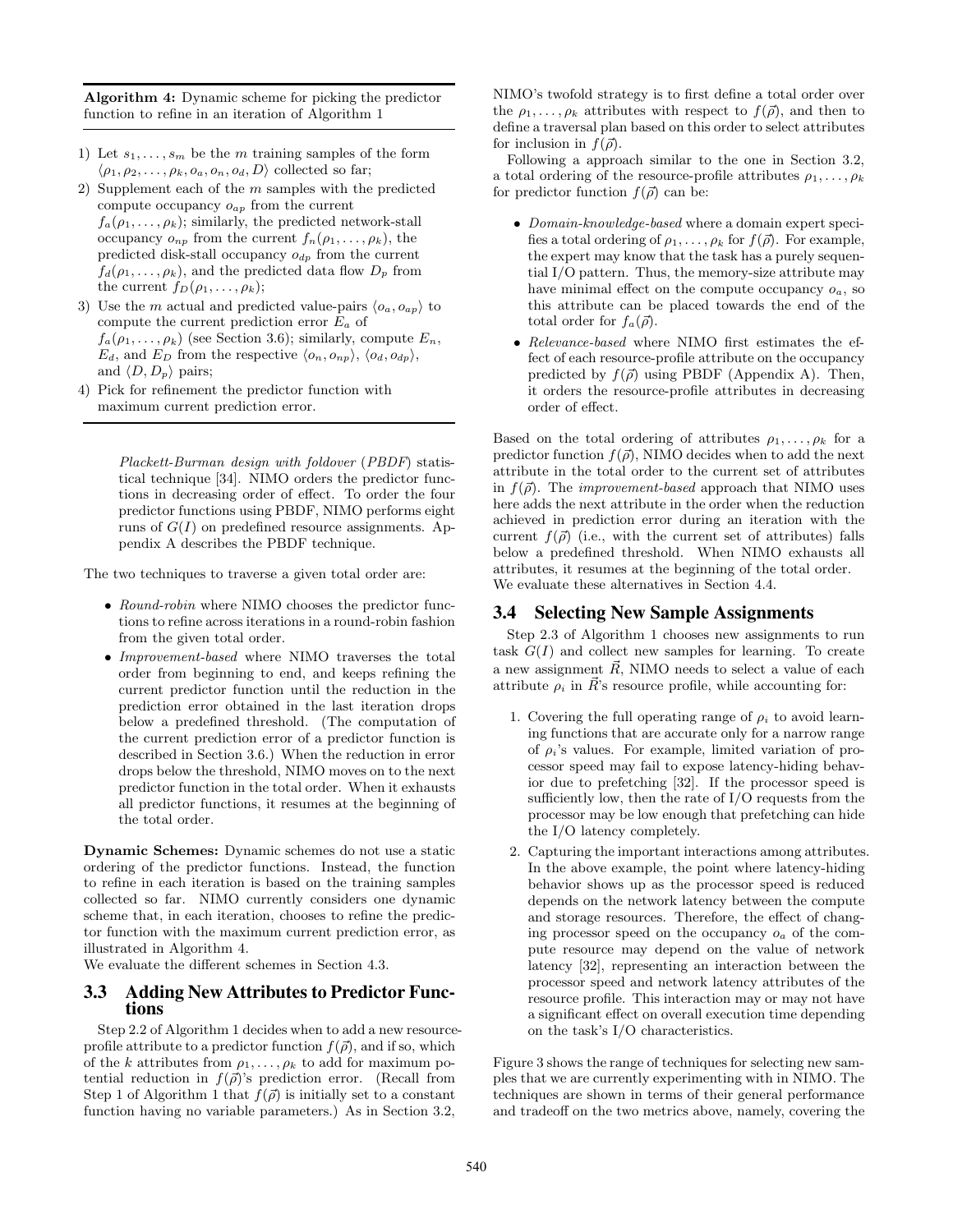

Figure 3: Techniques for selecting new sample as $signments (PB = Plackett-Burman)$ 

Algorithm 5: Selecting the next sample assignment using  $L_{max}$ - $I_1$ 

- 1) Let  $f(\vec{\rho})$  be the current predictor function chosen for refinement in Step 2.1 of Algorithm 1. Let  $\rho_r$  be the attribute most recently added to  $f(\vec{\rho})$  in Step 2.2 of Algorithm 1. Let  $IN \subset \vec{\rho}$  be the set of attributes already considered for addition in  $f(\vec{\rho})$ , and  $OUT \subset \vec{\rho}$ be the set of attributes not considered for addition in  $f(\vec{\rho})$ . Let  $R_{ref}$  be the designated reference assignment chosen in the initialization step of Algorithm 1;
- 2)  $L_{max}$ - $I_1$  chooses the new assignment as follows:
	- 1. All attributes in IN and OUT are set to the corresponding values in  $\vec{R}_{ref}$ ;
	- 2. The value of  $\rho_r$  is set to the next unselected value from the binary-search sequence—lo, hi,  $\frac{lo+hi}{2}$ ,  $\frac{3lo+hi}{4}$ ,  $\frac{lo+3hi}{4}$ ,  $\frac{7lo+hi}{8}$ ,  $\frac{5lo+3hi}{8}$ , and so on—where  $lo$  and  $hi$  are the minimum and maximum values  $\rho_r$  can take. That is, lo is chosen for the first assignment, hi is chosen for the next assignment, and so on.

operating range of attributes, and capturing significant interactions among attributes. We use an  $L_{\alpha}$ - $I_{\beta}$  naming format, where (i)  $\alpha$  represents the number of significant distinct values, or levels, in the attribute's operating range covered by the technique, and (ii)  $\beta$  represents the largest degree of interactions among attributes guaranteed to be captured by the technique. Among these techniques, the ones for which we report experimental results in Section 4.5 are:

- $L_{max}$ - $I_1$ : This technique, described in Algorithm 5, systematically explores all levels of a newly-added attribute using a binary-search-like approach. However, it assumes that the effects of attributes are independent of each other, so it chooses values for attributes independent of one another.
- $L_2 I_2$ : This technique is an adaptation of PBDF which we describe in Appendix A. (PBDF is an example of the popular fractional factorial design in statistics [21, 34.) Given the total number of attributes,  $L_2-I_2$  spec-

**Algorithm 6:** Learning  $G(I)$ 's compute occupancy predictor function  $f_a(\vec{\rho})$ 

- 1) Suppose  $m$  runs of  $G$  have been conducted, where run *i* is on  $\vec{R}_i$ . Let  $\langle \rho_1, \ldots, \rho_{j_i} \rangle$  be the subset of  $\vec{R}_i$ 's resource-profile attributes added to  $f_a(\vec{\rho})$  so far;
- 2) Use Algorithm 3 to generate  $m$  training data points where the *i*th point is  $\langle \rho_1, \ldots, \rho_{j_i}, o_{a_i} \rangle;$
- 3) Normalize the training points using a baseline assignment  $\vec{R}_b$  with resource profile  $\vec{\rho}_b$ . (Currently, NIMO chooses  $\vec{R}_b = \vec{R}_{ref}$ .) Let G's compute occupancy on  $\vec{R}_b$  be  $o_{a_b}$ , so the *i*<sup>th</sup> normalized training data point is  $\langle \frac{\rho_1}{\rho_1} \rangle$  $\frac{\rho_{1_i}}{\rho_{1_b}},\ldots,\frac{\rho_{j_i}}{\rho_{j_b}}$  $\frac{\rho_{j_i}}{\rho_{j_b}}, \frac{o_{a_i}}{o_{a_b}}$  $\frac{\partial a_i}{\partial a_b}\rangle;$
- 4) Use regression on the training data to learn a function  $F(\vec{\rho})$  that predicts the value of  $\frac{o_a}{o_{a_b}}$  from the normalized values of  $\rho_1, \ldots, \rho_j$ . Set  $f_a(\vec{\rho}) = o_{a_b} \times F(\vec{\rho})$ .

ifies the number of samples required and the values of attributes in each sample.  $L_2-I_2$  captures two levels (e.g., low and high [34]) per attribute and up to pairwise interactions among attributes.

## **3.5 Performing the Selected Experiment**

In Step 3.1 of Algorithm 1, NIMO instantiates the assignment selected in Step 2.3 in the workbench and runs the task; details of running task  $G(I)$  on a resource assignment  $\vec{R}$  are given in Algorithm 2. The compute, networkstall, and disk-stall occupancies, and the total data flow, are collected from the run as described in Algorithm 3. These measures give a new sample data point of the form  $\langle \rho_1, \ldots, \rho_k, o_a, o_n, o_d, D \rangle$ . NIMO then analyzes all the sample data points collected so far, including the one collected most recently, to refine the predictor function chosen in Step 2.1 of Algorithm 1 with its current attribute set as chosen in Step 2.2. If the latest run provides a new sample for another predictor f based on the current set of attributes included in  $f$ , then NIMO refines  $f$  as well. The details of this step are given in Algorithm 6 for  $f_a$ ;  $f_n$ ,  $f_d$ , and  $f_D$  can be learned similarly.

# **3.6 Computing Current Prediction Error**

NIMO considers two techniques for computing the current prediction error of a predictor function  $f(\vec{\rho})$ :

- 1. Cross-validation: In this technique, NIMO uses leaveone-out cross-validation to estimate the current prediction error of  $f(\vec{\rho})$  [1]. For each sample s out of the m samples collected so far, NIMO learns  $f(\vec{\rho})$  using all samples other than s (using Algorithm 6). NIMO then uses  $f(\vec{\rho})$  to predict the corresponding occupancy for s, and computes the absolute percentage error. For example, if the predictor function is  $f_a(\vec{\rho})$ , and the actual and predicted occupancies for s are  $o_a$  and  $o_{ap}$  respectively, then the absolute percentage error is  $\frac{|o_a - o_{ap}|}{o_a} \times$ 100%. The average of the  $m$  individual values of absolute percentage error, denoted Mean Absolute Percentage Error (MAPE), is the current prediction error.
- 2. Fixed test set: In this technique, NIMO designates a small subset of resource assignments in the workbench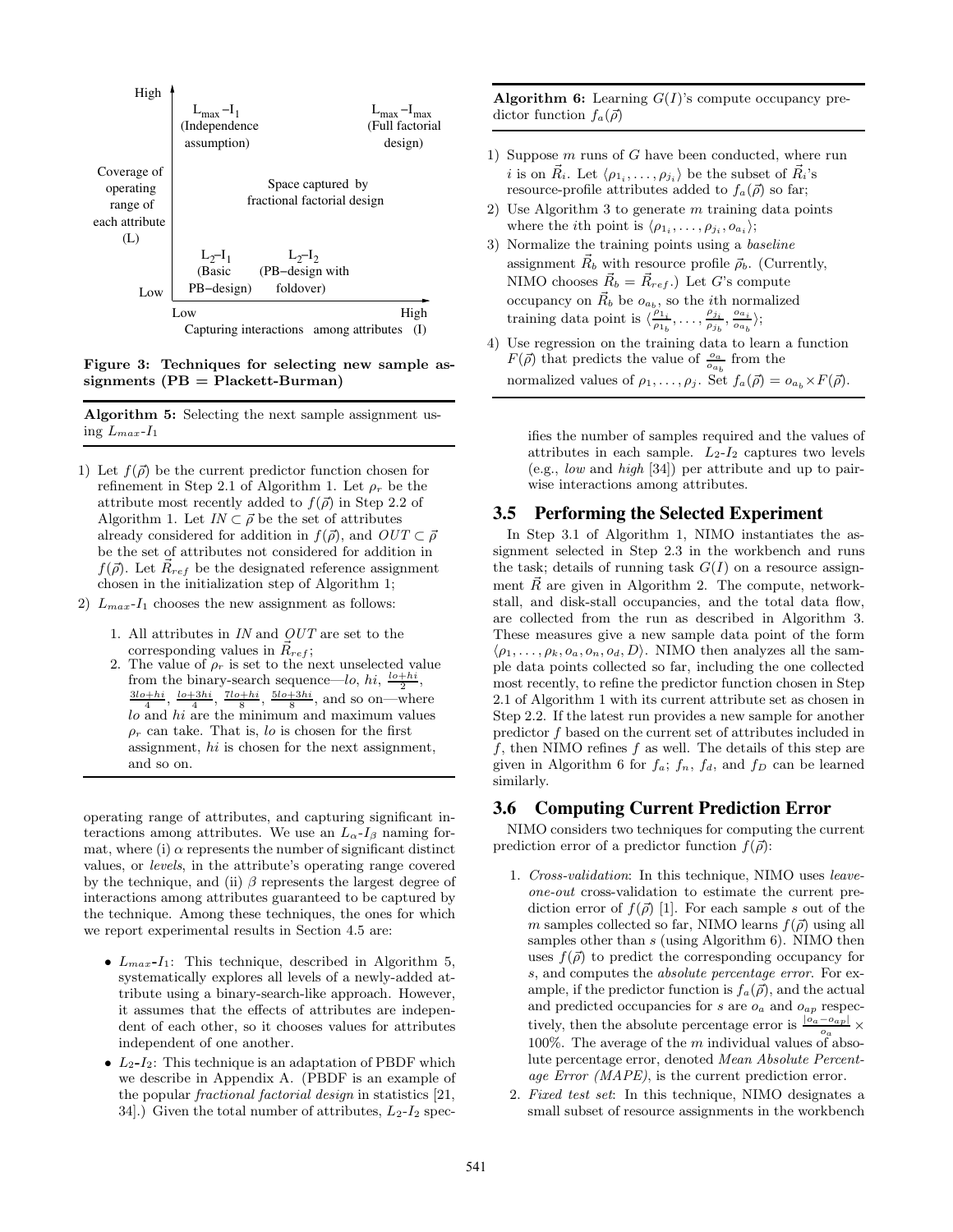as an internal test set. The test assignments may be a random subset of the possible assignments in the workbench, or chosen more robustly; different choices for internal test set selection are evaluated in Section 4.6. When a fixed test set is used, the initialization step of Algorithm 1 begins by running the task on each assignment in the test set. NIMO computes the current prediction error of  $f(\vec{\rho})$  as the MAPE in predicting occupancy on each assignment in the test set. Note that the samples collected for this test set are never used as training samples for any predictor function.

# **4. EXPERIMENTAL EVALUATION**

Our experimental evaluation has two goals: (i) to evaluate the different algorithmic choices introduced in Section 3; and (ii) to show that NIMO significantly reduces the overall time to learn fairly-accurate cost models.

#### **4.1 Setup**

Applications We consider four biomedical scientific tasks to evaluate active and accelerated learning in NIMO. The four tasks are BLAST [3], NAMD [26], CardioWave [27], and fMRI [19]. BLAST, NAMD, and CardioWave are typically CPU-intensive, while  $fMRI$  is typically I/O-intensive.<sup>1</sup> In this paper, we use BLAST by default for demonstrating the performance of our algorithms.

Workbench NIMO's workbench (Section 2.2) in our experiments consists of five compute nodes with speeds: 451 MHz, 797 MHz, 930 MHz, 996 MHz, and 1396 MHz; cache sizes: 256 KB or 512 KB, and the Intel PIII architecture. We use the boot parameters on the compute nodes to vary the memory size of the nodes across 5 sizes ranging from 64 MB to 2 GB. The tasks run on the Linux operating system with the 2.4.25 kernel. We used NIST Net to impose 6 different network round-trip latencies in the range  $0 - 18$  ms and 10 different network bandwidths in the range 20 Mbps to 100 Mbps. The underlying heterogeneity gives us a large sample space of resource assignments. For example, with 5 CPU speeds, 5 memory sizes, and 6 network latencies, we have a maximum of 150 candidate resource assignments for each batch task on our workbench. We choose assignments from these 150 candidates in our experiments.

Regression functions Recall from Algorithm 6 that NIMO uses regression to learn the predictor functions in the cost model. NIMO currently uses multivariate linear regression [21]. (More sophisticated regression techniques, e.g., transform regression [35] can be applied in NIMO without changing the overall approach, and we plan to do so in future work.) A typical predictor function in our experiments has the form:  $f(\vec{\rho}) = a_1g_1(\rho_1) + a_2g_2(\rho_2) + \cdots + a_kg_n(\rho_k) + c$ , where each  $a_i$  is a regression coefficient, each  $\rho_i$  is a resourceprofile attribute, each  $g_i$  is a transformation function, and c is a constant. Apart from the default  $g(\rho_i) = \rho_i$  transformation, we also consider reciprocal transformations. For example, a reciprocal transformation is applied to the CPU speed attribute because occupancy values are inversely proportional to CPU speed. The experiments reported in this section focus on learning the three occupancy predictor functions  $f_a$ ,  $f_n$ , and  $f_d$  automatically, and assume that the data-flow predictor  $f_D$  is known.

| Step                    | <b>Alternatives</b>                              |
|-------------------------|--------------------------------------------------|
| Initialization          | Min <sup>*</sup> , Rand, Max                     |
| Predictor               | Static $+$ Round-Robin <sup>*</sup> , Static $+$ |
| refinement              | Improvement-based, Dynamic                       |
| Attribute addition      | Relevance-based (PBDF)*, Static                  |
| Sample selection        | $L_{max}$ - $I_1^*$ , $L_2$ - $I_2$              |
| <b>Prediction error</b> | Cross-Validation*, Fixed Test Set                |
|                         | (Random), Fixed Test Set (PBDF)                  |

Table 1: Choices for steps of Algorithm 1. <sup>∗</sup> denotes the default in experiments unless otherwise noted

Evaluation The metric we use to report the current accuracy of a cost model  $M$  in our experiments is  $M$ 's Mean Absolute Percentage Error (Section 3.6) in predicting total execution time on an external test set of 30 resource assignments chosen randomly from the workbench. Note that the external test set is different from the internal test set used by NIMO to compute the current prediction error (Section 3.6), and is never exposed to NIMO for training or testing.

Accelerated learning of predictor functions depends on the choices made at the different steps of Algorithm 1 as explained in Section 3. We evaluate various alternatives for each of the following five steps:

- 1. Initialization: The reference assignment that decides the starting point in the resource assignment search space (Section 3.1)
- 2. Predictor refinement: The order and traversal NIMO uses to refine the predictor functions (Section 3.2)
- 3. Attribute addition: The order and traversal NIMO uses to add attributes to each predictor function (Section 3.3)
- 4. Sample selection: The choice of value for each resourceprofile attribute to generate a new sample assignment for a run of the task (Sections 3.4 and 3.5)
- 5. Prediction error: The technique to compute the current prediction error at any point in time (Section 3.6)

While evaluating any of these 5 factors, we fix the choices for the other 4 factors to defaults as shown in Table 1.

#### **4.2 Initialization**

The reference assignment serves several purposes in NIMO: (i) starting sample assignment for the learning algorithm (Algorithm 1); (ii) baseline for normalizing training samples (Algorithm 6); and (iii) reference for setting attribute values during sample selection (Algorithm 5). Different reference assignments may lead to completely different training samples, and hence, different MAPE statistics. We begin our experimental results with the evaluation of alternatives from Section 3.1 for choosing the reference assignment. Note that we fix the choice for each other step of Algorithm 1 to the default given in Table 1.

Figure 4 shows the impact of three alternatives for choosing the reference assignment on the overall accuracy and convergence time of the automatically-learned cost model for  $BLAST$ : (a) a randomly chosen assignment  $(Rand)$ ; (b) a high capacity assignment  $(Max)$ ; and  $(c)$  a low capacity assignment  $(Min)$ . Each point in the figure corresponds to the MAPE when a new sample is added to the training data or a new attribute is added to a predictor during learning.

We can make the following observations from Figure 4: (i) the plots start at different times; (ii) the MAPE values

<sup>&</sup>lt;sup>1</sup>Technically, a task can be CPU- or I/O-intensive depending on the underlying resource assignment.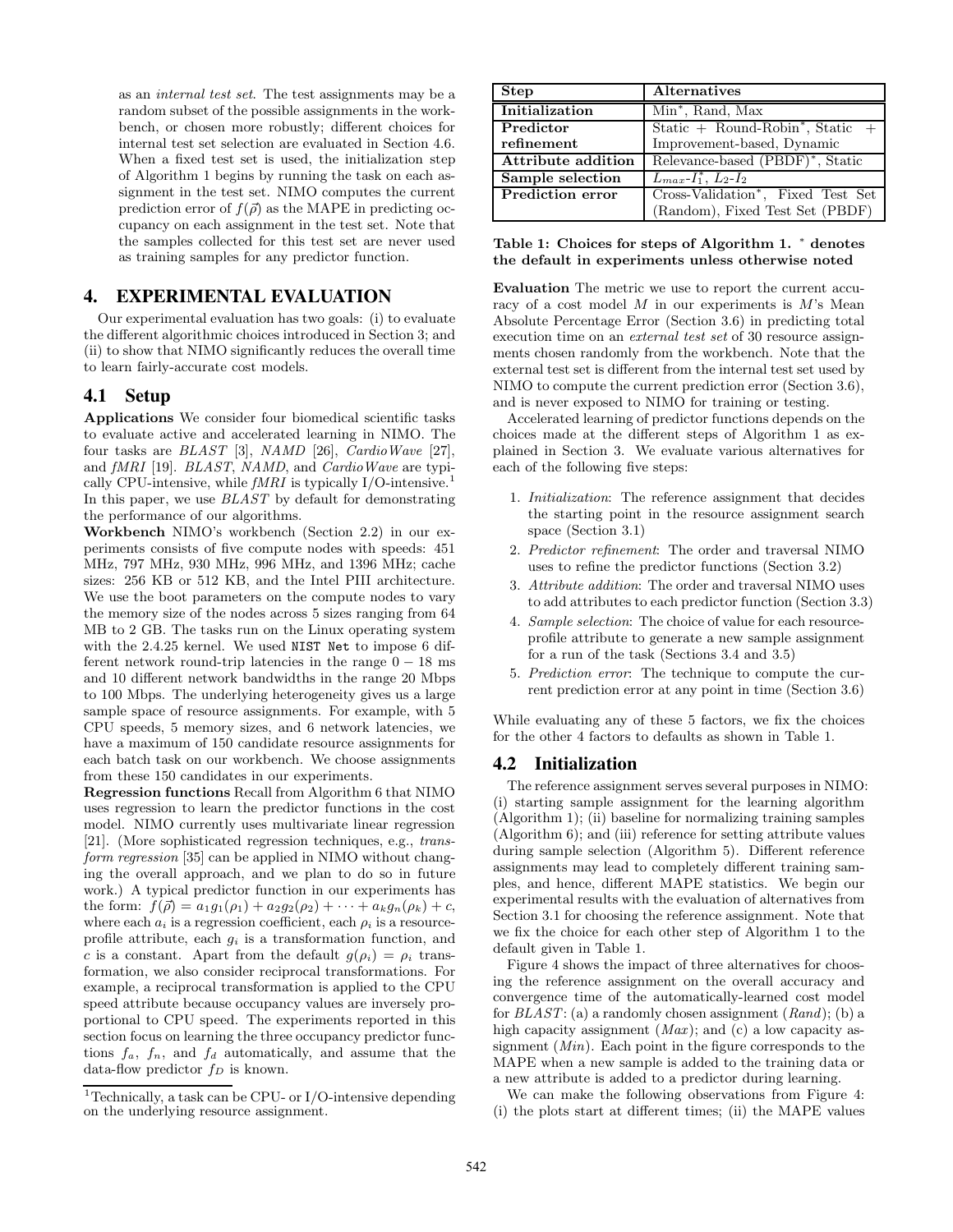

Figure 4: Impact of different alternatives for choosing the reference assignment (BLAST application)

do not converge smoothly, e.g., there may be a sharp drop when a new training point is added; and (iii) while  $Max$ converges in the shortest time to a reasonably-accurate cost model, Min and Rand converge to models with lower errors. We explain these observations next.

Among the three alternatives, the reference assignment in  $Max$  has the maximum resource capacity, so it results in the shortest time to finish the first run and generate a training sample. Also, note that in the default  $L_{max}$ - $I_1$  strategy for sample selection, only one attribute in any new sample assignment is set to a value different from the corresponding value in the reference assignment. Hence, Max will generate new training samples at a faster rate than Min or Rand.

The nonsmooth nature of the plots in Figure 4 is a consequence of NIMO's online exploration of the space of resource assignments to learn predictor functions with the right attributes. The prediction errors may drop sharply, e.g., when a relevant attribute is added to a predictor. Recall that the MAPE values in Figure 4 are based on an external test set that is never exposed to NIMO for training or testing.

Min and Rand converge to cost models with lower errors than Max. Our hypothesis is that the set of training samples produced when Min or Rand is used is more representative of the space of sample assignments than when Max is used. That is, Min and Rand may be leading to training sets that capture the operating range of relevant attributes and the significant interactions among attributes better.

## **4.3 Exploration Sequence for Predictors**

The sequence in which NIMO explores predictor functions for refinement across iterations of Algorithm 1 determines the time to learn accurate cost models. In Figure 5 we evaluate the static and dynamic strategies from Section 3.2 for guiding predictor refinement through ordering and traversal. As usual, choices for the other steps are the defaults given in Table 1. The strategies we compare in Figure 5 are: (i) static order  $f_d, f_a, f_n$  + round-robin traversal; (ii) static order  $f_d, f_a, f_n$  + improvement-based traversal; and (iii) dynamic ordering and traversal.

The main observations from Figure 5 are: (i) round-robin traversal performs better than improvement-based traversal for static ordering; and (ii) the dynamic strategy takes the longest to converge and shows the most nonsmooth behavior.

Improvement-based traversal of predictors is sensitive to the order in which the predictors are refined as well as the improvement threshold used (Section 3.2). In Figure 5, the static order is the nonoptimal  $f_d, f_a, f_n$  order—the actual



Figure 5: Impact of different alternatives for refining the predictor function (BLAST application)

relevance order computed using PBDF is  $f_n, f_a, f_d$ —and the improvement threshold is 2%—i.e., we move to the next predictor in the order when the reduction in prediction error with the current predictor falls below 2%. The MAPE of the improvement-based strategy remains high until  $f_n$ starts being refined (around 400 minutes), when it drops sharply. On changing the static order to  $f_n$ ,  $f_a$ ,  $f_d$ , the improvement-based strategy learns an accurate cost model quickly (as shown by the Min plot in Figure 4). Roundrobin traversal of the static order acquires samples for each predictor in turn, so it is less sensitive to the correctness of the order or the threshold.

The accuracy-driven dynamic strategy performs the worst in Figure 5. Recall from Section 3.2 that the dynamic strategy chooses to refine the predictor with the maximum current prediction error. In Figure 5, the dynamic strategy gets stuck initially in a local minima where it keeps refining  $f_a$ until all samples for the attributes in  $f_a$  are exhausted, and  $f_n$  starts being refined (around 550 minutes). The problem with the dynamic strategy is that the current prediction error of a predictor  $f$  is not representative of  $f$ 's relevance to the total task execution time.

#### **4.4 Adding New Attributes to Predictors**

Accurate learning of predictor functions can happen only when relevant attributes are added quickly to the functions. Recall from Section 3.4 that the attributes in the predictor function currently chosen for refinement dictate which sample assignments are selected for training. Our next experimental results show that adding attributes to predictors in an incorrect order can delay convergence to accurate cost models. We consider the two alternatives from Section 3.3 for determining the order in which attributes are added to predictors:

- Relevance-based ordering that determines relevant attributes and their order using PBDF as: (i)  $f_a$ —cpu speed, memory size, (ii)  $f_n$ —network latency, memory size, and (iii)  $f_d$ —network latency.
- Static ordering set as: (i)  $f_a$ —network latency, memory size, cpu speed, (ii)  $f_n$ —cpu speed, memory size, network latency, and (iii)  $f_d$ —cpu speed, memory size, network latency. The static ordering is kept different from the relevance-based ordering to show the importance of adding attributes in the right order.

Figure 6 compares the two alternatives. While the relevancebased order learns an accurate cost model quickly, the in-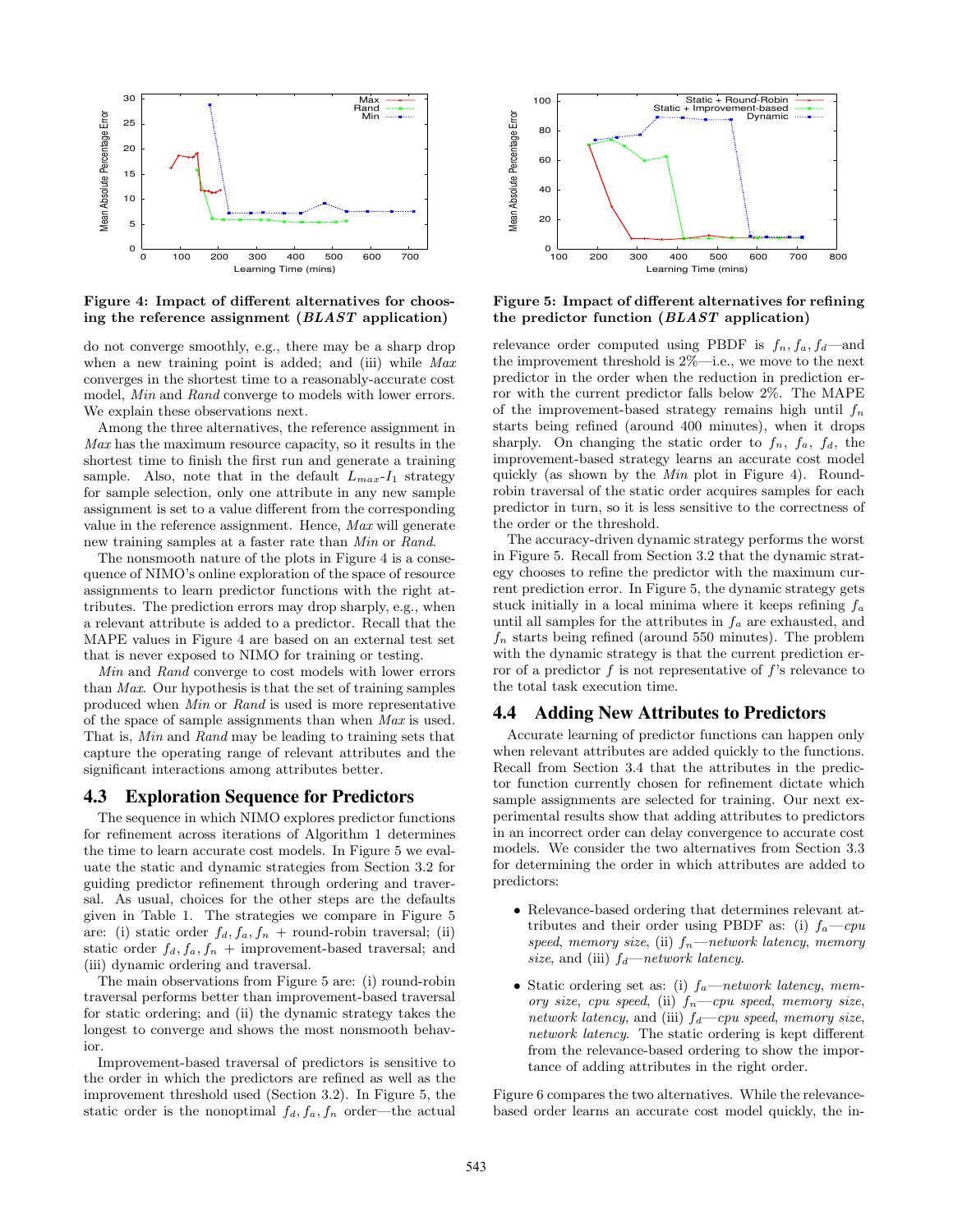

Figure 6: Impact of alternatives for adding new attributes to a predictor function (BLAST application)



Figure 7: Impact of alternatives for selecting new sample assignments *(BLAST application)* 

correct static order causes nonsmooth behavior and slow convergence.

#### **4.5 Selecting New Sample Assignments**

A good sample-selection strategy must cover the operating range of relevant attributes and expose all significant interactions among attributes while acquiring only a small number of samples. We evaluate two strategies from Section 3.4 for sampling new assignments:  $L_{max} - I_1$  and  $L_2$ - $I_2$ . Recall that the  $L_{max}$ - $I_1$  strategy covers the operating range of relevant attributes, but it may fail to expose significant interactions among attributes. The  $L_2-I_2$  strategy adds training samples one at a time from the design matrix specified by PBDF (Appendix A).  $L_2-I_2$  considers only two levels from the operating range of each attribute, but it can expose significant two-way interactions among attributes.

Figure 7 compares the two alternatives. Here we observe that  $L_{max}$ - $I_1$  converges quickly to an accurate cost model, while  $L_2-I_2$  fails to converge. Our hypothesis is that the simple  $L_{max}$ - $I_1$  strategy is enough to expose any significant interactions among attributes for BLAST. On the other hand, with only two levels considered for each attribute,  $L_2 - I_2$  fails to obtain good regression functions for the predictors. We are now exploring sampling schemes that can guarantee the capture of significant interactions among attributes and also provide good coverage of the operating range of relevant attributes.

# **4.6 Computing Current Prediction Error**

An important component of NIMO's accelerated learning algorithm is the computation of current prediction error for each predictor. This error is used by other steps of



Figure 8: Impact of alternatives for computing the current prediction error (BLAST application)

Algorithm 1, e.g., by the improvement-based traversal and the dynamic strategy for choosing the predictor function to refine. We consider the two strategies from Section 3.6 for computing the prediction error: (i) leave-one-out crossvalidation using all samples collected so far; and (ii) using a fixed internal test set. The fixed test set is chosen in two ways: (a) a set of 10 assignments chosen randomly from the space of possible assignments; and (b) a set of 8 assignments chosen from the samples specified by PBDF. The results are shown in Figure 8. Here, we use the accuracy-driven dynamic strategy for refining the predictor functions to study the impact of internal test sets on MAPE. All other factors are set to their defaults as shown in Table 1.

Figure 8 shows the strengths and weaknesses of the approaches. Compared to fixed test sets, cross-validation starts producing results earlier, but it shows nonsmooth behavior and slow convergence. Cross-validation produces its initial error estimates from the very few samples collected so far, causing the observed nonsmooth behavior. However, these estimates get more accurate over the course of active learning as more samples are collected. The fixed test set approach requires an upfront investment of time to obtain the test samples, which delays the start of the learning process. However, fixed test sets give more robust estimates of prediction error because these sets are representative of the total sample space in terms of capturing operating ranges and attribute interactions.

## **4.7 Summary of Experimental Results**

We apply NIMO's active and accelerated learning to three real biomedical applications other than BLAST. Table 2 shows the time to learn an accurate cost model and the corresponding MAPE values for all four applications. The table shows that as the attribute space gets larger, NIMO reduces the time to learn fairly-accurate cost models by an order of magnitude compared to approaches that first sample a significant part of the entire space and then build models all-at-once (the active sampling without acceleration strategy in Figure 1).

We summarize the results of our experiments evaluating the algorithmic choices presented in Section 3:

- The *Min* approach tends to select reference assignments that produce training sets that are representative of the total sample space.
- Unlike the improvement-based strategy, round-robin traversal is not sensitive to the (static) ordering of predictors, nor does it require a predefined threshold.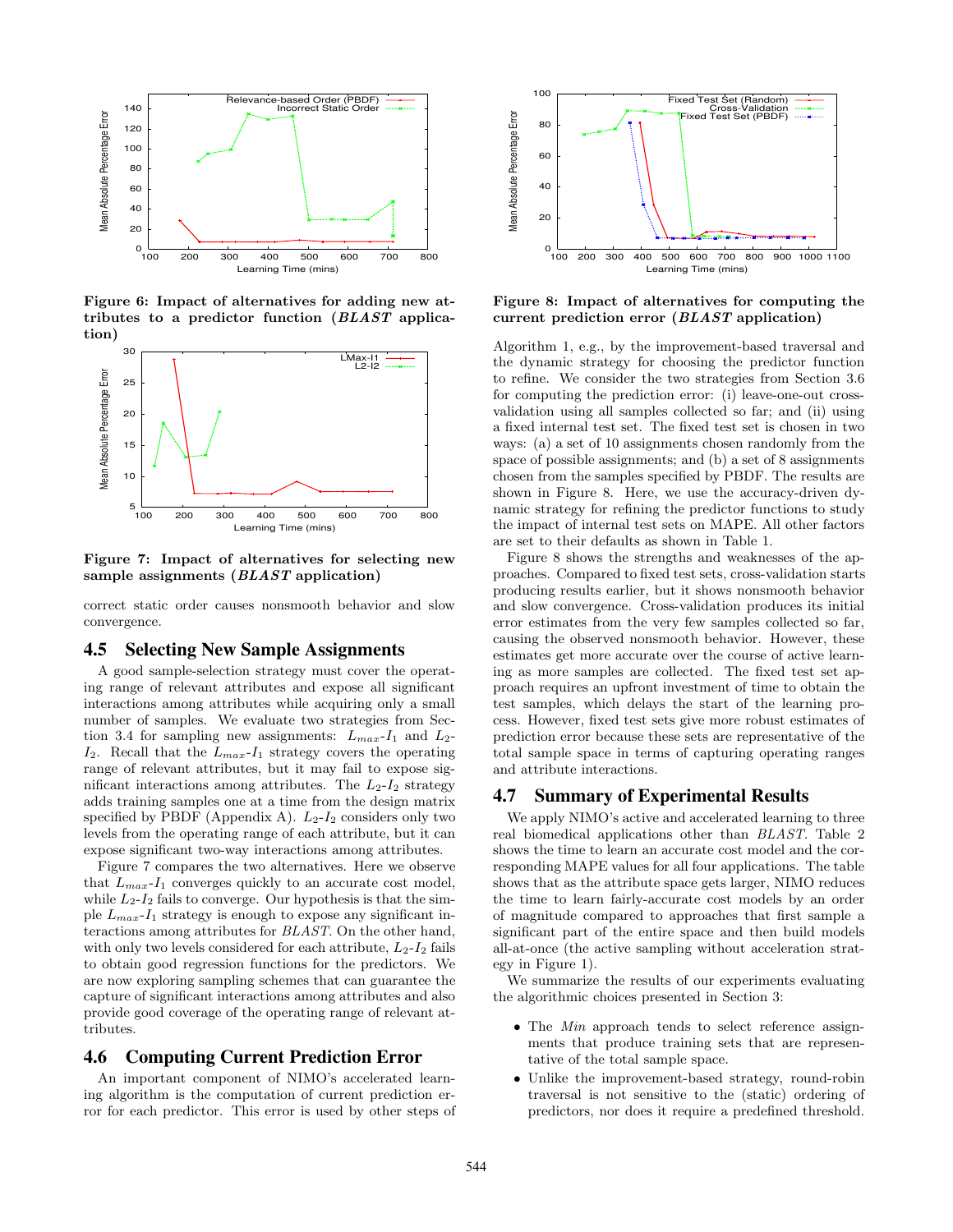| Appl.        | #Attrs | $\overline{\text{MAPE}}$   NIMO's Learning Time (hrs) | Learning Time for All Samples (hrs) | Sample Space Used $(\%)$ |
|--------------|--------|-------------------------------------------------------|-------------------------------------|--------------------------|
| <b>BLAST</b> |        | 12                                                    | 130                                 |                          |
| fMRI         |        |                                                       | 1 ິ                                 |                          |
| <b>NAMD</b>  |        |                                                       |                                     | -25                      |
| C. Wave      |        |                                                       |                                     | -25                      |

|  |  |  | Table 2: Gains from active and accelerated learning |  |
|--|--|--|-----------------------------------------------------|--|
|--|--|--|-----------------------------------------------------|--|

Round-robin traversal also avoids the local-optima problem of dynamic approaches that are based on current prediction error.

- Adding attributes in relevance order based on PBDF is a good approach for adding new attributes to predictors. Other attribute orders may significantly delay convergence to accurate cost models.
- In our experiments, the  $L_{max}$ - $I_1$  strategy for selecting new sample assignments performs better than  $L_2$ - $I_2$  mainly because of the limited attribute operating range considered by  $L_2-I_2$ .
- A fixed internal test set, chosen randomly or using PBDF, is a reasonable choice for computing current prediction error. Cross-validation-based approaches show nonsmooth behavior and slow convergence.

# **5. RELATED WORK**

The importance of applying database technology to manage the modeling, execution, provenance, auditing, and visualization of scientific workflows is emphasized in, e.g., [15, 31]. Traditional work on cost modeling in centralized and distributed relational databases (e.g., [17]) assume that the execution plans are composed of operators belonging to a small well-defined family of operators. This assumption does not hold for scientific workflows.

Recently, statistical learning methods have been used to develop cost models for: (i) complex user-defined functions, e.g., [18]; (ii) remote autonomous database systems in the multidatabase setting, e.g., [36]; and (iii) complex XML operators [35]. The general approach is to first identify a set of query and data features that potentially determine operator costs, and then to use given training data to learn the relationship among the values of the identified features and operator cost. NIMO differs from this category of work in two ways: (i) it addresses the problem of automatically acquiring the right training data to minimize the overall learning time; and (ii) it considers the applications as blackboxes and relies only on passive measurement streams to make our work more widely applicable.

The theory of *design of experiments (DOE)* is a well established branch of statistics that studies planned investigation of factors affecting system performance [21]. Active learning [12] from the machine-learning literature deals with the issue of picking the next sample that provides the most information to maximize the accuracy of an objective function. NIMO uses both DOE and active learning in an iterative fashion for learning cost models for scientific applications. More recently, the computer architecture community has also looked at DOE for improving system simulation methodology [34].

# **6. CONCLUSIONS AND FUTURE WORK**

We presented the NIMO system that uses an active and accelerated approach for learning cost models for predicting the execution time of computational-science applications running on large-scale networked utilities. NIMO is noninvasive in that it uses training data from passive instrumentation streams collected using common profiling tools, requiring no changes to the operating system or applications. Our experimental results indicate that NIMO can learn fairlyaccurate cost models quickly for real scientific applications. There are many avenues for future work:

- To be fully self-managing, NIMO needs an algorithm that can automatically select the best combination of choices for each step of Algorithm 1 for a given application.
- To handle an application A whose resource usage is highly data dependent, NIMO needs to capture the data dependency using attributes in the data profile of A's input dataset. Identifying the right set of attributes in the data profile for a black-box application is a challenging problem.
- NIMO currently makes some limiting assumptions regarding cost models that need to be addressed, e.g., predictors use multivariate linear regression with predetermined transformations and do not account for resource sharing.

# **7. REFERENCES**

- [1] A. Allen. Probability, Statistics, and Queuing Theory with Computer Science Applications. Academic Press, 1990.
- [2] I. Altintas, C. Berkley, E. Jaeger, M. Jones, B. Ludascher, and S. Mock. Kepler: An Extensible System for Design and Execution of Scientific Workflows. In Proc. of SSDBM, Jun 2004.
- [3] S. Altschul, T. Madden, A. Schaffer, J. Zhang, Z. Zhang, W. Miller, and D. Lipman. Gapped BLAST and PSI-BLAST: A New Generation of Protein Database Search Programs. Nucleic Acids Research, 25:3389–3402, 1997.
- [4] Grid Physics Network in Atlas. www.usatlas.bnl.gov/computing/grid/griphyn.
- [5] J. Bent, D. Thain, A. C. Arpaci-Dusseau, R. H. Arpaci-Dusseau, and M. Livny. Explicit Control in a Batch-Aware Distributed File System. In Proc. of the USENIX Symp. on Networked Systems Design and Implementation, Mar 2004.
- [6] Biomedical Informatics Research Network. www.nbirn.net.
- [7] L. Carrington, M. Laurenzano, A. Snavely, R. Campbell, and L. Davis. How Well Can Simple Metrics Represent the Performance of HPC Applications? In Proc. of the ACM/IEEE Conf. on Supercomputing, Nov 2005.
- [8] Condor High Throughput Computing. www.cs.wisc.edu/condor.